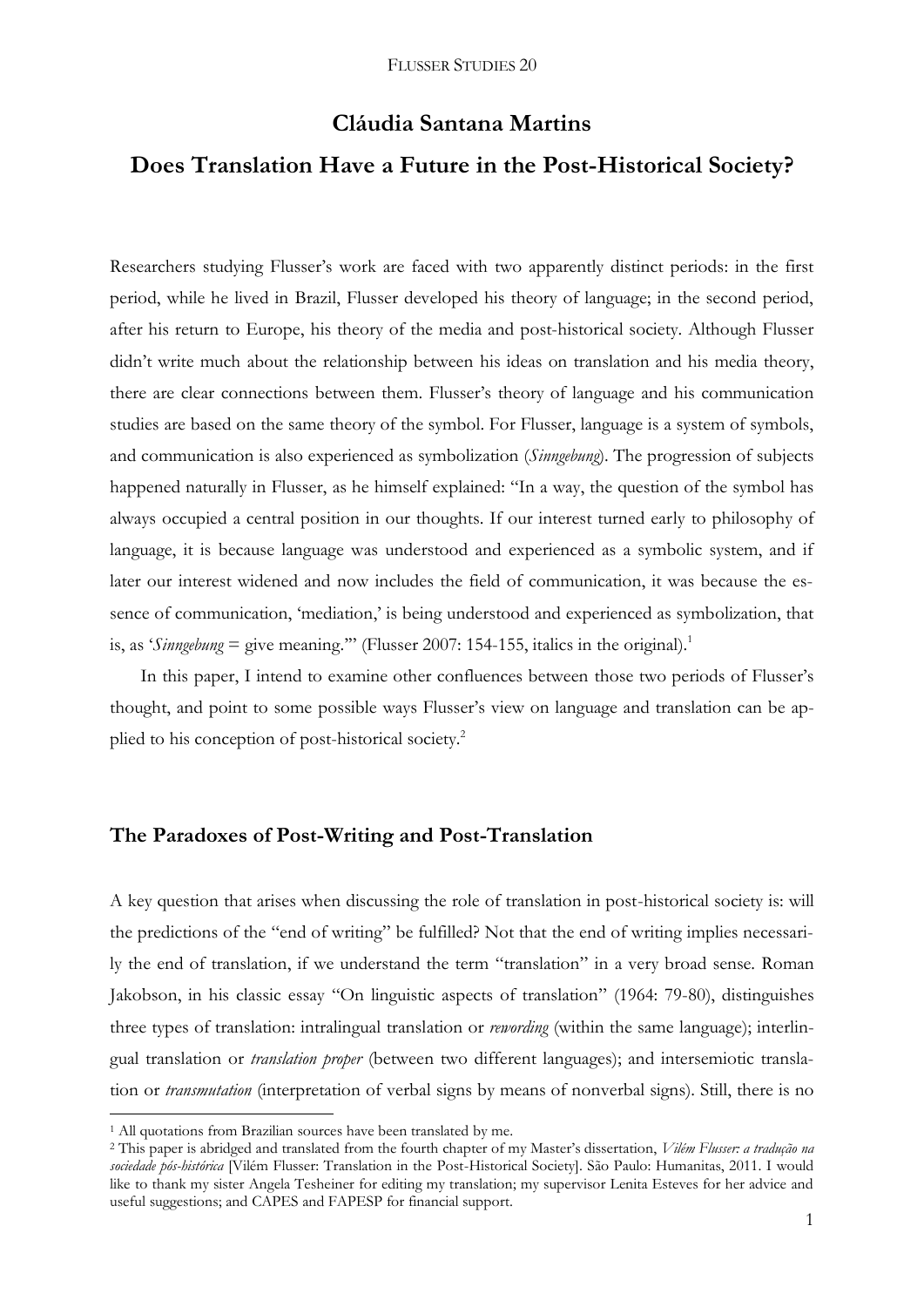doubt that an image-based translation – even if such images are based on a "text," as indicated by Flusser – would be something totally different from what is understood nowadays as translation (or translation "proper").

There is an implicit contradiction in the various written texts that affirm the end of writing, in the several books that herald the end of the book. Realizing this contradiction, David J. Gunkel (2003: 299) notes that "what a new technology is and what it will become is itself a product of the print media it is said to challenge and to be in the process of replacing." A concept such as "cyberspace," for example, is not something found empirically in the world, but something "[...] continually manufactured, mediated, and supported by a complex network of signifiers that includes science fiction novels, television programs, films, magazines, academic studies, technical papers, conferences, trade shows, comic books, websites, threaded discussions, blogs, and so on." All we know about information technology is mediated by other forms of information technology. Thus, the object of investigation is already involved in the method of its investigation.

We have to recognize the paradox and pay attention to the circular movement that forms it. That's what Flusser does when he discusses the future of writing. The book he devoted to this subject, *Does Writing Have a Future*? (2011: 3), begins with the strong statement that "Writing, in the sense of placing letters and other marks one after another, appears to have little or no future." Flusser (2011: 4) acknowledges that such a topic could only be adequately covered by a "comprehensive book," and jokes: "the crux of the matter is that such a book would be a book."

In a letter written in 1990 to his friend Maria Lília Leão (2000: 18), Flusser states: "For a long time I've been thinking that the philosophical treatise (an alphanumeric text 'on' a particular topic) no longer fits our present culture. [...] But as I myself am a prisoner of the alphabet [...], I must content myself with writing texts that are pre-texts for images. The way to do it is to write fables, because fables are the boundaries of the imaginable."

Although he considered himself a "prisoner of the alphabet," Flusser was a pioneer in trying to use the new digital media dialogically. The *Vampyrotheutis infernalis* fable is the result of Flusser's partnership with the artist, biologist and "zoosystematician" Louis Bec, who created computer images for the book. More than mere illustrations for the text, these images, a mixture of artistic creation and zoological taxonomy, establish a dialogue with the hybridity of the text. In *Angenommen: eine Szenenfolge* [Supposed: A Succession of Scenes], a book published only in Germany, Flusser describes twenty futuristic scenarios, philosophical fictions conceived as video scripts, in an attempt to expand his work to the audiovisual domain. He launched a headhunting initiative, challenging his readers to recode/transcode<sup>3</sup> the proposed scripts to video images and get in touch with his publisher, *Immatrix Publications*. The first edition in Germany of *Does Writing Have a* 

<sup>3</sup> Both terms appear in English translations of Flusser's books.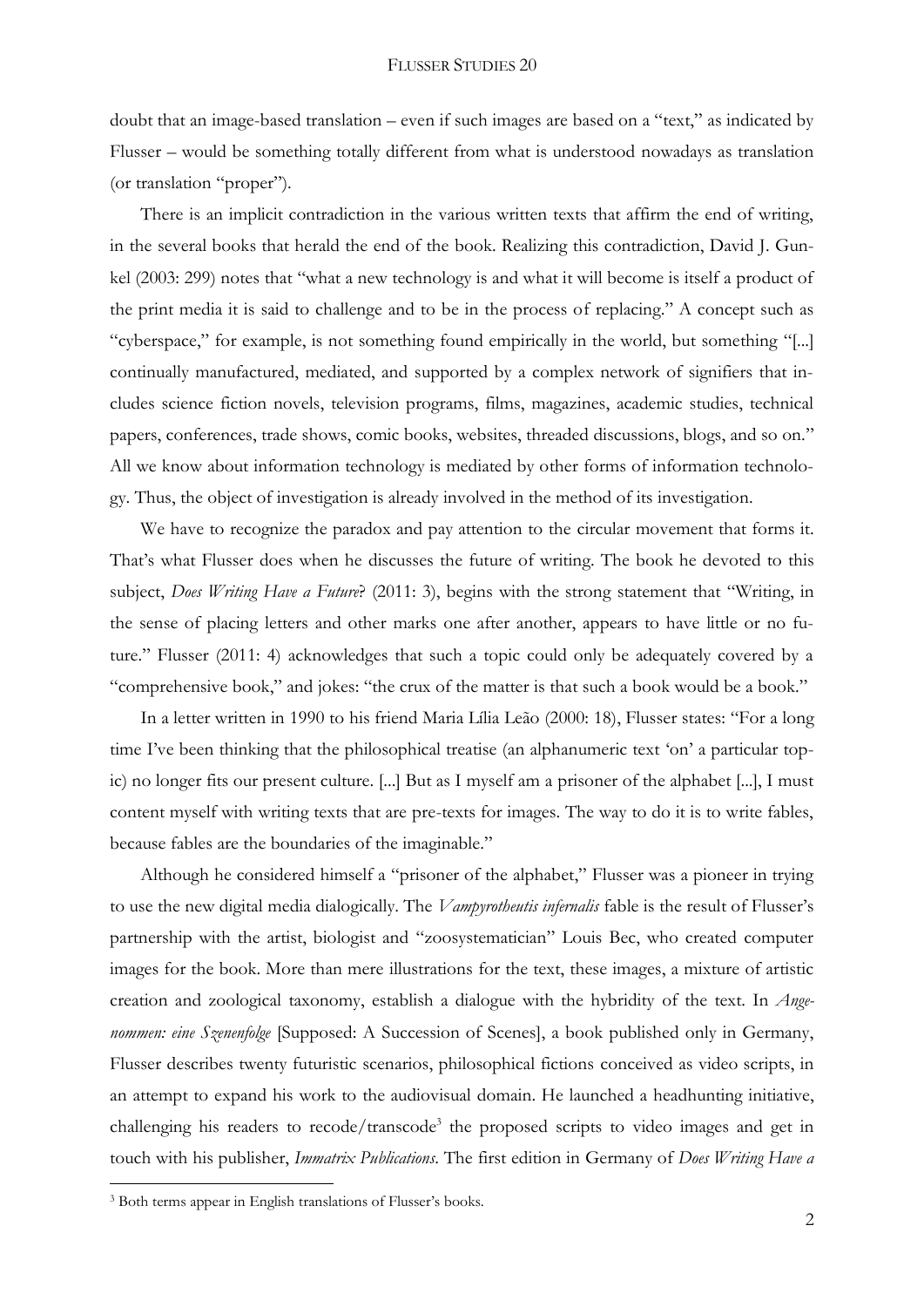*Future?*, titled *Die Schrift* and billed as the first "no longer book" ("Nicht mehr-Buch"), included a floppy disk, in an attempt to establish a dialogue with the reader, who was invited to comment on or rewrite the text, and send the results to the author.

In *Does Writing Have a Future?* Flusser performs a phenomenology and archaeology of writing, discussing what is specific in the act of writing and what is the role of this gesture in the formation of culture and historical consciousness. He resumes his analysis, developed in previous books, of writing as linearization of thought and explanation of images, but adds a dialogic element when he says that "lines of writing direct ideas toward a recipient." (Flusser 2011: 6). The hidden intention of writing would be addressing the other.

There is a strong contrast between *Does Writing Have a Future?* and the first book published by Flusser, *Língua e realidade* [Language and Reality]. In *Língua e realidade*, Flusser examines the binding of thought to language; in *Does Writing Have a Future?*, Flusser indicates the need to abandon this model, because thought is detaching itself from language and approaching calculation and image. In his early texts, he was already critical of the linearization of thought resulting from the predominance of writing in "Western" culture. In *Does Writing Have a Future?* Flusser (2011: 31) suggests that "Perhaps binding thought to language inhibited our extraordinary capacity for abstraction so that this capacity could only develop in the areas of mathematics and symbolic logic. Perhaps the surpassing of the alphabet will offer these capacities new avenues for development such as that of synthetic images."

On the other hand, Flusser's enthusiasm for language is still evident – "Language is certainly a high intellectual achievement, and the languages available to us belong to our greatest treasures" (2011: 64) –, which explains his pessimism regarding the ongoing changes: "For if the future brings a new code that relies less and less on linguistic codes and more on codes of calculation and computation, if the swell of speech that will then flood over us turns out to be no more than background noise for the new mode of thought, then we may well fear the loss of language, the precious legacy we have abandoned." (2011: 67).

The probable survival of spoken language does not mitigate this loss, because, after the surpassing of the alphabet by computer codes, without the support of writing, the tendency will be the impoverishment of spoken language, as "spoken language is doomed to enter the service of new codes and to become background noise" (2011: 69).

Thought is ceasing to be an ongoing discursive process; it is binding to image and "quantizing itself." The quantum structure of the new codes simulates the structure of our nervous system – a mechanical and chemical turning on and off of streams of electrons between the nerve synapses (2011: 145).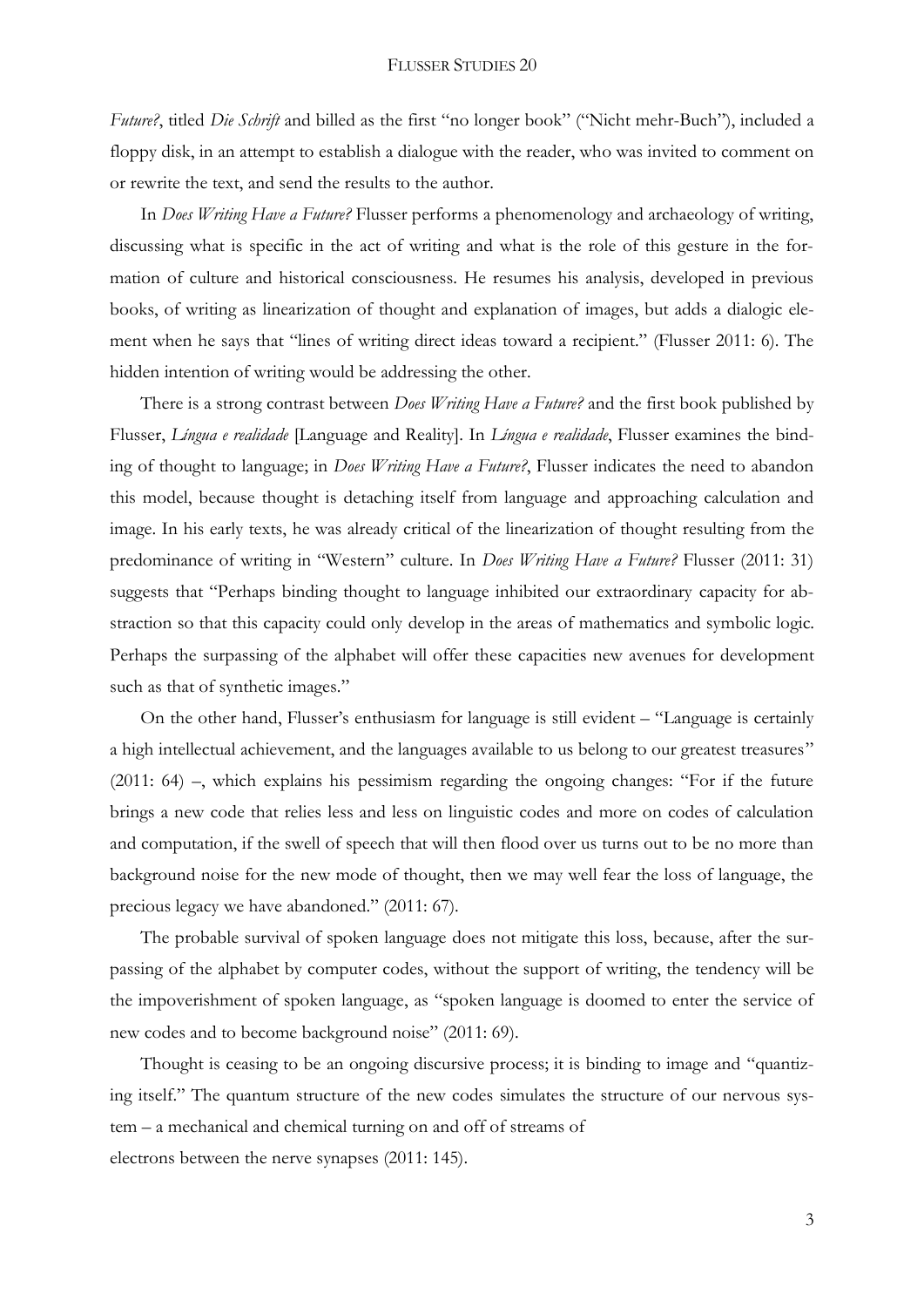One of the aspects of the end of the reign of writing is the crisis of science. When science is perceived as one among other fictions, there is no point in distinguishing between fiction and nonfiction, and we conclude that reality is what we believe it to be. This is a belief that cannot be criticized, for in order to criticize what is there, another belief must come into play. "All critical reading must start from a belief that is not open to criticism. Without it, nothing can be criticized, nothing is legible." (2011: 84). Flusser (2011: 85) states ironically that "With this, all criticism has reached its original goal, the Enlightenment is everywhere victorious, and there is nothing more to criticize or illuminate. Everything has become clear, above all that all criteria, value, and measurements are ideological and that nothing stands behind these ways of reading (appearances)."

Since there is no more need to read and criticize, the "fully enlightened conscience" can concentrate on creation. This new consciousness is cybernetic and playful, and "confers meaning."

In *Towards a Philosophy of Photography*, Flusser (2000: 11-12) emphasized the dialectical aspect of the struggle between image and text: "This raises the question of the relationship between texts and images – a crucial question for history. In the medieval period, there appears to have been a struggle on the part of Christianity, faithful to the text, against idolaters or pagans; in modern times, a struggle on the part of textual science against image-bound ideologies. The struggle is a dialectical one. To the extent that Christianity struggled against paganism, it absorbed images and itself became pagan; to the extent that science struggled against ideologies, it absorbed ideas and itself became ideological. […] In the course of this dialectical process, conceptual and imaginative thought mutually reinforce one another. In other words, images become more and more conceptual, texts more and more imaginative. Nowadays, the greatest conceptual abstraction is to be found in conceptual images (in computer images, for example); the greatest imagination is to be found in scientific texts."

However, in *Does Writing Have a Future?* Flusser (2011: 150) states that the change from alphabetic code to digital code cannot be understood through dialectics, but through Kuhn's concept of "paradigm shift." It is a sudden leap from one level to another, not a synthesis of opposites. If the changing of codes were dialectic, the preservation of writing would be possible, for in dialectics the earlier levels of consciousness can be absorbed, instead of simply ceasing to be. This is not the case: the new codes oppose the alphabet radically. This is the "formation of a new experience of space and time and of a new concept of space and time into which the old experience and concept cannot go."

In spite of his pessimism about the future of writing, Flusser (2011: 154-155) speculated about the possibilities of recoding/transcoding or translating from the alphabetic to the digital world: "We probably will not be able to begin before we have developed a theory and philosophy of translation. We are very far from this. Still we can see recoding under way everywhere." He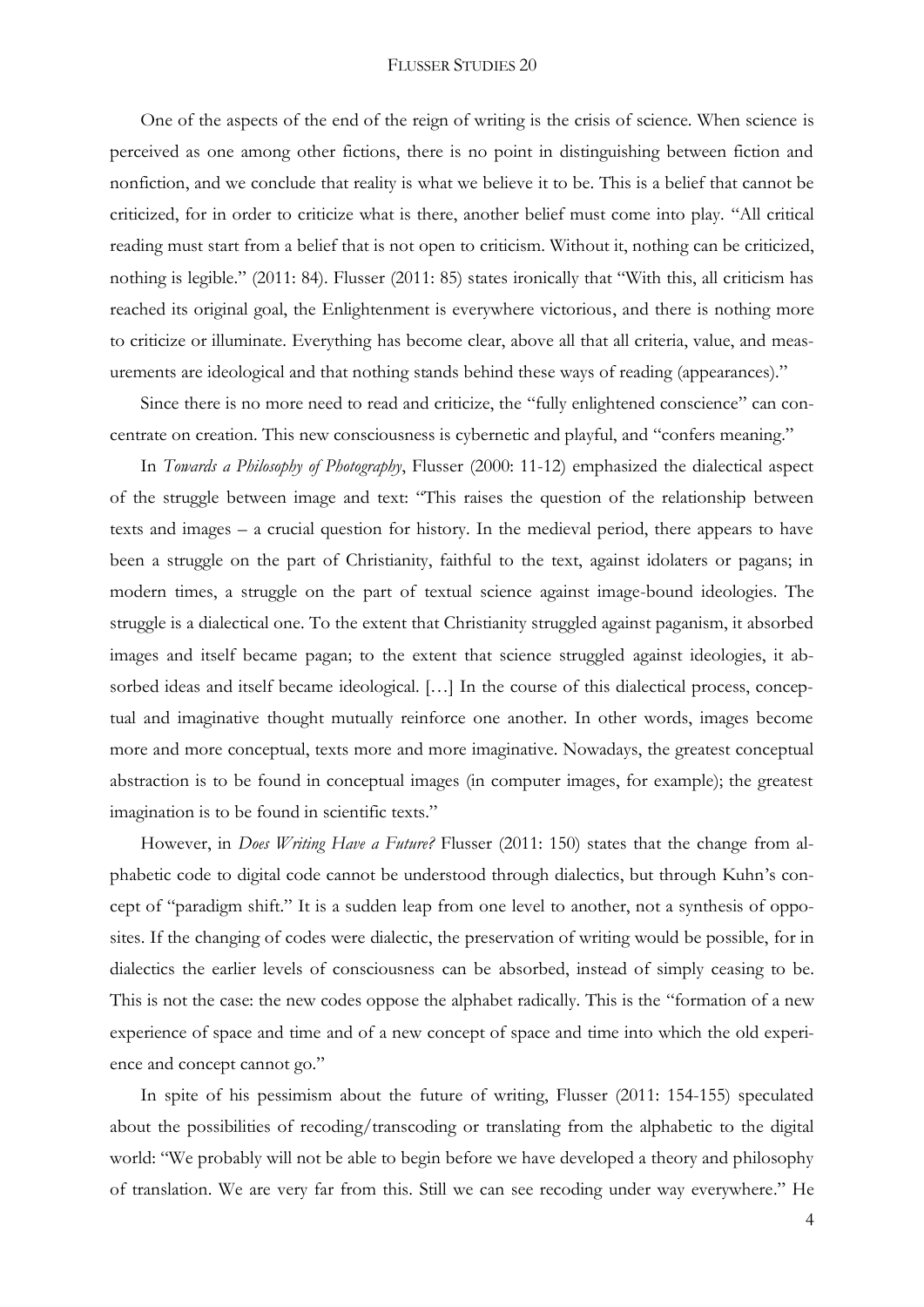refers, for instance, to the recoding/transcoding of text into film, record, television program, and computer images, which allows scientific (logical and mathematical) text to become colorful and mobile images, in spite of the absence of an appropriate theory of translation. The development of a theory and a philosophy of translation would allow the transition from alphabetic to digital culture to become "a conscious step beyond current conditions of thought and life." If that is not achieved, there is a strong risk of descent into "illiterate barbarism," with the extinction of written language and consequent degradation of spoken language, which would be relegated to the role of mere servant of the new codes.

In the essay "Depois da escrita" [After Writing], written for a seminar held in Hessen, Falkenstein, in 1987, Flusser admitted that in *Does Writing Have a Future?* he tried to project a single current trend towards the foreseeable future: the change from linear to digital thinking. He is aware that he's doing "caricatures," exaggerating a single aspect and neglecting the others, but he does not see this as a disadvantage, since "caricatures allow you to see what characterizes the envisioned scene." He adds that the "immaterial" consciousness emerging from this trend is not that new. It originated from research on calculus developed by Pascal, Newton and Leibniz, and reflected in various fields: Philosophy (Husserl), Psychology (Freud and Jung), Semantics (Saussure), Technology (Levi-Strauss) and Physics itself (Planck and Einstein). In this essay, Flusser says he does not believe that the new consciousness will annihilate the preceding one: "Digitization will not eliminate writing, as writing did not eliminate images and speech. The new consciousness will be, for a long time, a thin layer, poorly sustained, and settled on thick layers of historical, magical, mythical (and maybe even deeper) consciousness." (Flusser 1987).

Thus, apparently, Flusser softened some of the statements he had made in *Does Writing Have a Future?* and re-introduced a kind of dialectics in the process of code change. He even quoted, in an abridged form, the passage from *Towards a Philosophy of Photography* that I have mentioned above, concerning the dialectics between text and image. The claim that the transition from alphabetic to digital code is a paradigm shift (and not a dialectic one) seems to contradict the admission of the possibility that the two kinds of code can coexist. Anyway, Flusser contradicts himself by admitting, in this seminar, the possibility of coexistence of the two codes, whereas in *Does Writing Have a Future?* he had declared that this would be "unthinkable" (Flusser 2011: 149).

Despite the tendency toward dominance of technical images, written texts will most likely survive, just as the mythical images continued to exist and to be worshiped by many during the period of textual dominance. In an essay about the end of the book, Gunkel (2003: 278) quotes Victor Hugo's *Notre-Dame de Paris*, in which Archdeacon Frollo, pointing from a printed book to the monumental cathedral of Paris, declares "Ceci tuera cell" ("This will destroy that"). In fact, the book did not destroy the Gothic cathedral; it merely displaced it as the principal mode of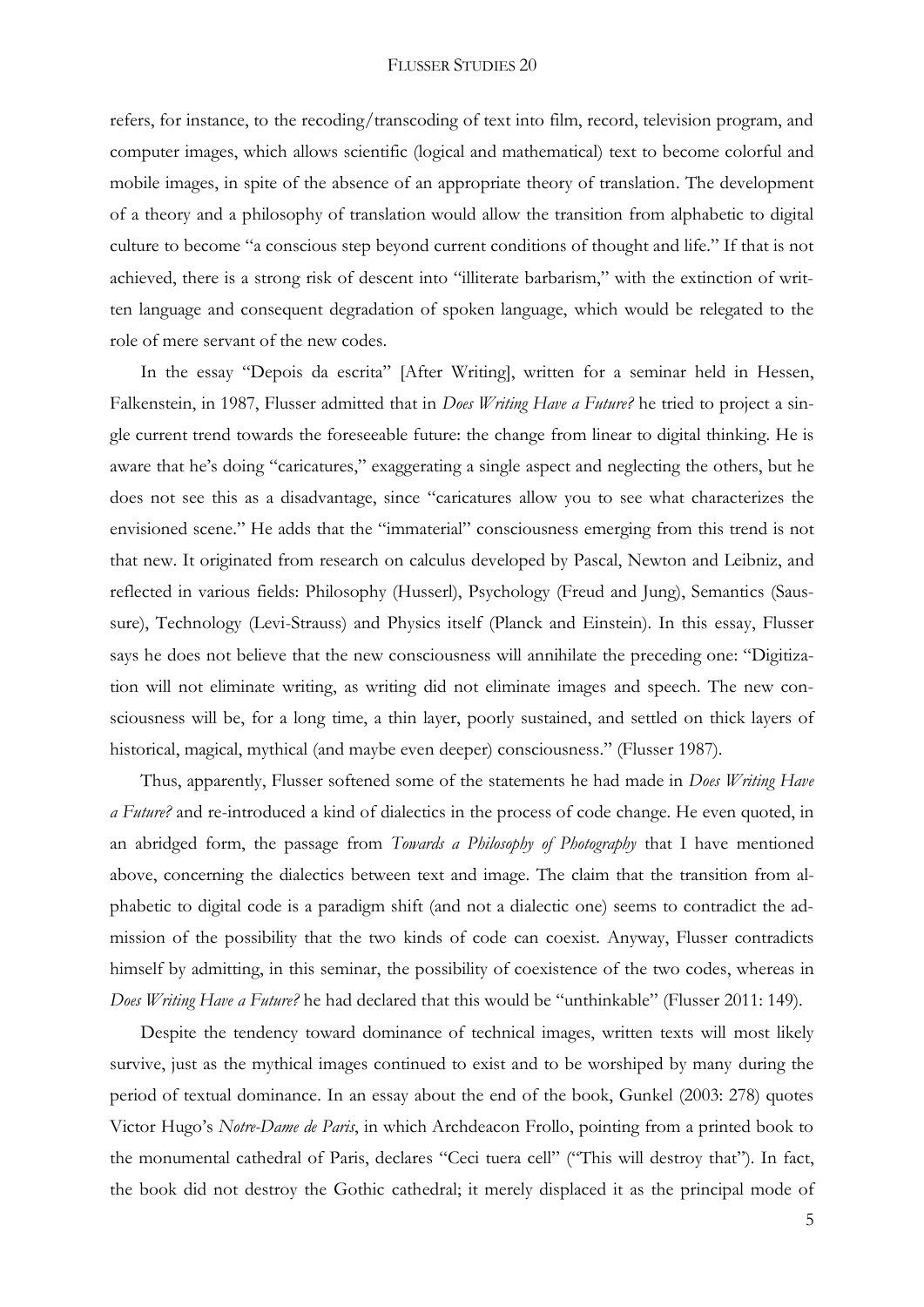human expression and the repository of memory. Similarly, the computer will not mean the complete end of writing, but the displacement of writing in its decisive role in the organization, presentation and storage of knowledge – a role that writing has occupied for more than five centuries.

In either case – whether digital thinking "erases" alphabetic thinking or whether we may witness the coexistence of both kinds of thinking – Flusser's alert about the urgency of the development of a theory and a philosophy of translation from alphabetic into digital thinking is quite relevant.

Furthermore, we have to be very careful not to fall into the illusion fostered by some theorists, such as McLuhan, that computer codes exist independently of language. This concept is based on an essentialist vision of language, which was deconstructed by Derrida and Flusser himself, among other thinkers. Reflecting on this question, Gunkel (1999: 62-64) traces the genesis of the computer to a tradition of search for a universal understanding. The computer is indeed a language machine, whose fundamental power resides in the ability to manipulate linguistic tokens. The real beginning of computers goes back to the rationalist philosophers of the seventeenth century (Cave Beck, Athanasius Kircher, Francis Lodwick, Comenius, George Dalgarno, John Wilkins and, most important of all, Gottfried Wilhelm von Leibniz) and their efforts to create a universal language – so aptly described by Umberto Eco in his book *The Search for the Perfect Language* (1995). The philosophy of Leibniz centered on two concepts which he saw as interrelated: the universal symbolism and the calculus of reasoning. He aimed to create an artificial, philosophical language, which would provide a rational protocol whereby all debate and controversy would be resolved through calculation, and to establish a universal writing that would be acceptable to all nations and cultures. Leibniz's rational calculus would restore the linguistic unity that was lost with the fall of the tower of Babel. For Gunkel, the universal language constitutes the very genetic structure and fundamental program of cybernetic technology. It is only natural, then, that projects of a universal language should make use of computers. Among the projects informed by this linguistic perspective are the *machine translation* (MT), at least in its early stages, and other more recent projects of "post-linguistic communication" or even "post-symbolic communication." According to McLuhan (1964: 80), "Today computers hold out the promises of a means of instant translation of any code of language into any other code of language. The computer, in short, promises by technology a Pentecostal condition of universal understanding and unity. The next logical step would seem to be, not to translate, but to by-pass languages in favor of a general cosmic consciousness which might be very like the collective unconscious dreamt by Bergson."

An example of the so-called "post-linguistic communication" would be computer-mediated mind-to-mind connection or direct neurological interaction, facilitated by Brain-Computer Inter-

6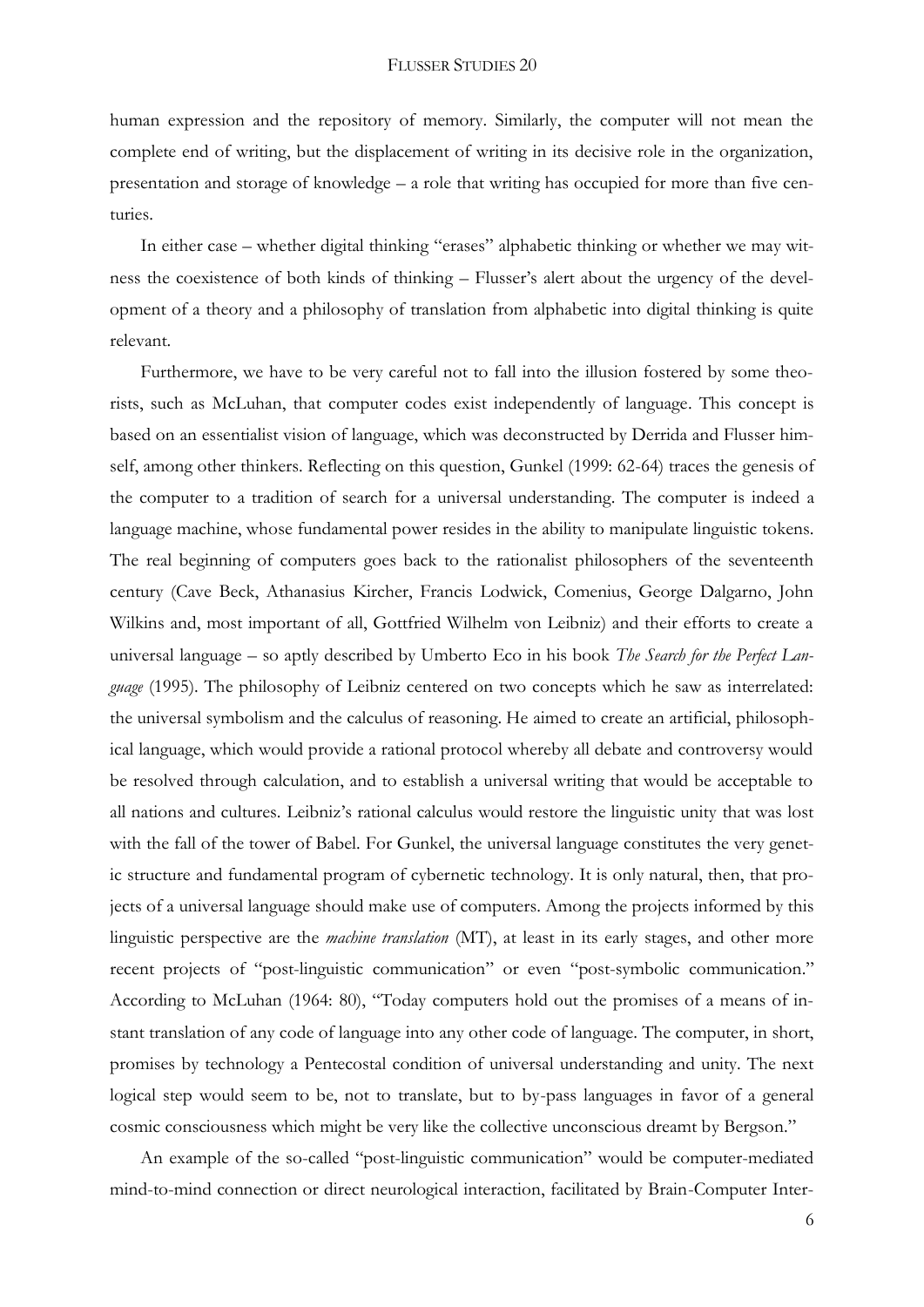face (BCI) technologies, such as electroencephalogram (EEG) monitoring and implanted electrodes. However, the experiences with this kind of technology have revealed that it is extremely difficult to *interpret* the brain waves and discern what a person is thinking or even what her/his intentions are. In the end, these technologies cannot circumvent the problem of language, interpretation or translation; they merely relocate it from speech to brain waves. (Gunkel 1999: 77-79).

Among the experiences of "post-symbolic communication" is Jaron Lanier's Virtual Reality. The central hypothesis behind this project is that, with Virtual Reality, translation would no longer be necessary, because it would be possible to create and display models of objects or even actions. Virtual reality would lead to a kind of interpersonal communication that would be facilitated not by the manipulation of symbols that refer to things, but by direct and immediate manipulation of the things themselves. (Gunkel 1999: 80-83). However, once again we are facing a Platonic-Aristotelian conception of language, according to which words are arbitrary signs that refer to things – an assumption that has been criticized by several thinkers, including Flusser, for whom translation is not based on the existence of a "thing in itself." Moreover, even if we could accept this essentialist conception of language, the possibility of a "post-symbolic communication" would still remain doubtful. As Gunkel (1999: 83) suggested, quoting an essay by Simon Penny, "Virtual Reality as the Completion of the Enlightenment Project," Virtual Reality cannot escape symbolic description, for the virtually simulated object is not identical to the object itself. The virtual cup is not a "real" cup. You cannot drink tea from a virtual cup. The cup is a representation, a stereographic image produced by a computer fed with *descriptions*. And these descriptions are themselves designed and programmed through the manipulation of symbols. Therefore, Virtual Reality is very far from escaping the limitations of symbolic description; it is produced by the manipulation of descriptive signs.

All of these projects deal with the diversity of languages as a problem to be overcome. Flusser's writing technique, which makes use of self-translation and retranslation (Guldin 2001), is based on an opposite view, resorting to diversity as a creation tool. In his essay "Problemas em tradução" [Problems in Translation], Flusser rejects the theoretical efforts by Plato, Descartes, Kant and Marx to deny linguistic diversity. Flusser does not see Babel as a catastrophe to be repaired, but as a myth that reflects the actual functioning of thought and human language. Similarly, George Steiner, in *After Babel* (1975: 232-233) considers that "[…] the ripened humanity of language, its indispensable conservative and creative force lie in the extraordinary diversity of actual tongues, in the bewildering profusion and eccentricity (though there is no center) of their modes. The psychic need for particularity, for 'in-clusion' and invention is so intense that it has, during the whole of man's history until very lately, outweighed the spectacular, obvious material advantages of mutual comprehension and linguistic unity. In that sense, the Babel myth is once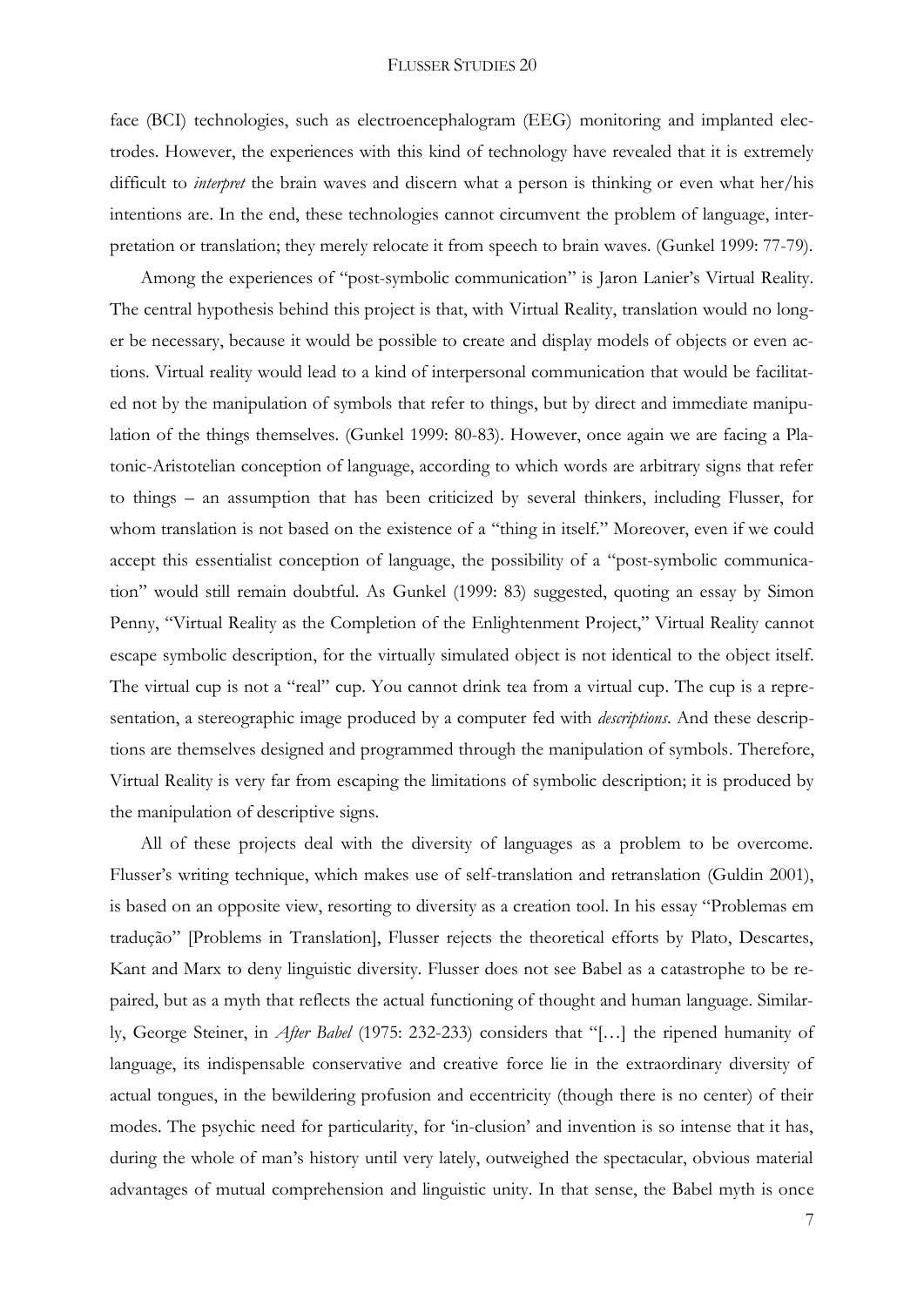again a case of symbolic inversion: mankind was not destroyed but on the contrary kept vital and creative by being scattered among tongues."

According to Kanavillil Rajagopalan (1998: 39), "all languages already show, in their own constitution, [...] a tendency to unlimited dispersion and hybridization." Moreover, as Flusser had already observed, there is no sense in speaking of a primeval language from which the various languages would have evolved. If it is true that there are aspects in which linguistic diversity is a disadvantage, it is also true that innovation and change are elements that are intrinsic to language and give it richness. The centripetal and centrifugal forces, in Bakhtin's conceptualization, are in constant struggle within language.

# **Dialogism and Multiculturalism**

I find that I myself am a translation problem, that is, a multiplicity of systems to be translated among themselves into a metasystem. (Flusser 2002: 194).

Considering the questions now raised by globalization and the so-called multiculturalism, Flusser's perception of life as "a translation problem" proves to be of great relevance and importance. Living between languages, ethnicities and cultures is, nowadays, a fairly common experience, and the multilingual competence becomes a necessity. How to deal with so many different narratives, identities, experiences and languages?

Rajagopalan (1998: 40-42) notes that "The individual identity as something complete and stable has no practical use in a world marked by increasing mass migration, as well as cultural, religious and ethnic intermixing, on an unprecedented scale." In a formulation that applies very well to Flusser's theory and experience of translation, Rajagopalan proposes that the identity of an individual can only be constructed "in and through language," implying that language itself is a changing, dynamic phenomenon. "In other words, the identities of language and individual have mutual implications. This means that such identities are always in a state of flux."

Stuart Hall (1992: 310, italics in the original), another scholar who studies the dynamics of identity and culture, claims that "Everywhere, cultural identities are emerging which are not fixed, but poised, in *transition*, between different positions; which draw on different cultural traditions at the same time; and which are the product of those complicated cross-overs and cultural mixes which are increasingly common in a globalized world."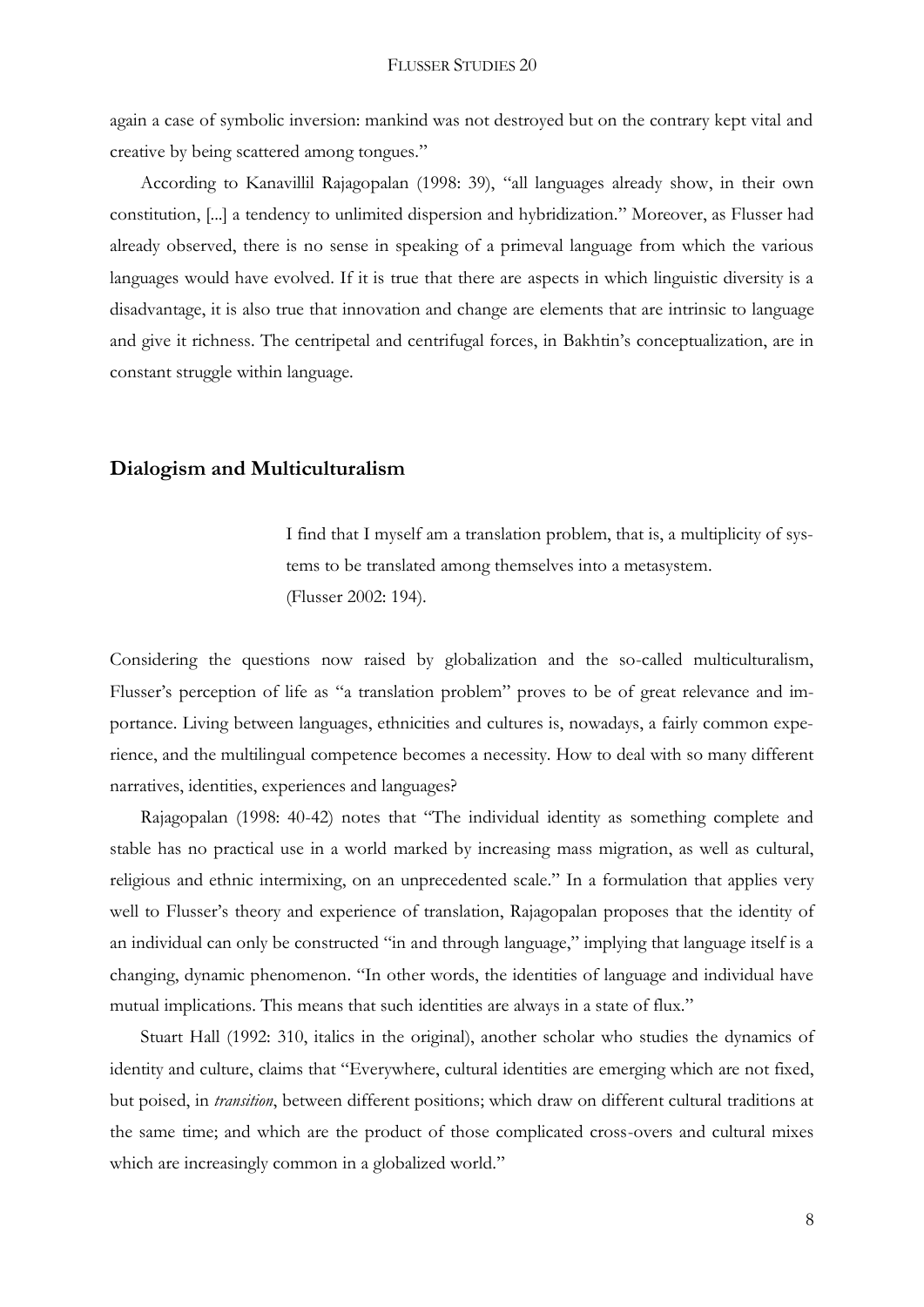Hall contrasts "Tradition" – the attempts to restore former purity and recover the unities and certainties which are felt as being lost – with "Translation" as understood by Kevin Robins and Homi Bhabha – the acknowledgement that identities are exposed to the play of history, politics, representation and difference. Hall (2002: 87-89) doesn't agree that identity in globalization is destined to end up either returning to its roots or disappearing through assimilation and homogenization; in a similar way, Flusser rejected both a return to the past and the ideas of assimilation or homogenization. Flusser found the antidote to homogenization and massification in the process of creating new information through dialogue, just as Hall sees in "Translation" and in the "translated men," who "must learn to inhabit at least two identities," another possible future, potentially more creative.

There are certain affinities between Flusser's dialogism and the quest undertaken by thinkers like Homi Bhabha (1990) and Edward Soja (1996) of a "Third Space" as a locus of interaction between self and other, native and foreign, global and local – neither an idealized globalist notion of multiculturalism, which neutralizes differences, promotes a supposed consensus and at the same time destroys minority cultures, nor a chauvinistic localism.

In an interesting essay on Flusser, Christopher Larkosh (2008: 6) discusses the problem of cultural intersections: "In this dispersed transcultural prism of often contrasting global border regions, one might come to the realization that perhaps the most serious danger to cultural diversity is the limited perception that only a single, primary border lies on the horizon, or that one is always on one side of it or the other."

Flusser referred to this problem in *Bodenlos* (2007: 68): "Once one's own culture has been transcended (that is, in the situation of groundlessness), one starts to hover over a complex set of various cultures, and one sees oneself hovering in this way. This implies problems on various levels. For example: one sees cultural intersections, and abysses between cultures, and sees the various dynamisms that make cultures intersect, distance themselves from one another, and devour one another."

In this dynamic universe of complex relationships between languages and cultures, translation becomes for Flusser the antidote to the apparatus, to authoritarianism based on the exclusion of the other. In the words of Seligmann-Silva (2009: 157), Flusser "cultivates multilingualism in response to the shock of the exterminationist monolanguage". Flusser's response to a fascist world dominated by apparatus is dialogue, shifts between different models, nomadism in the broadest sense: he was a nomad moving between different countries, languages, cultures, and models of thought. Flusser's view of life as translation, of life between multiple languages, can help us to better understand the complexities of today's world. It can help us orient ourselves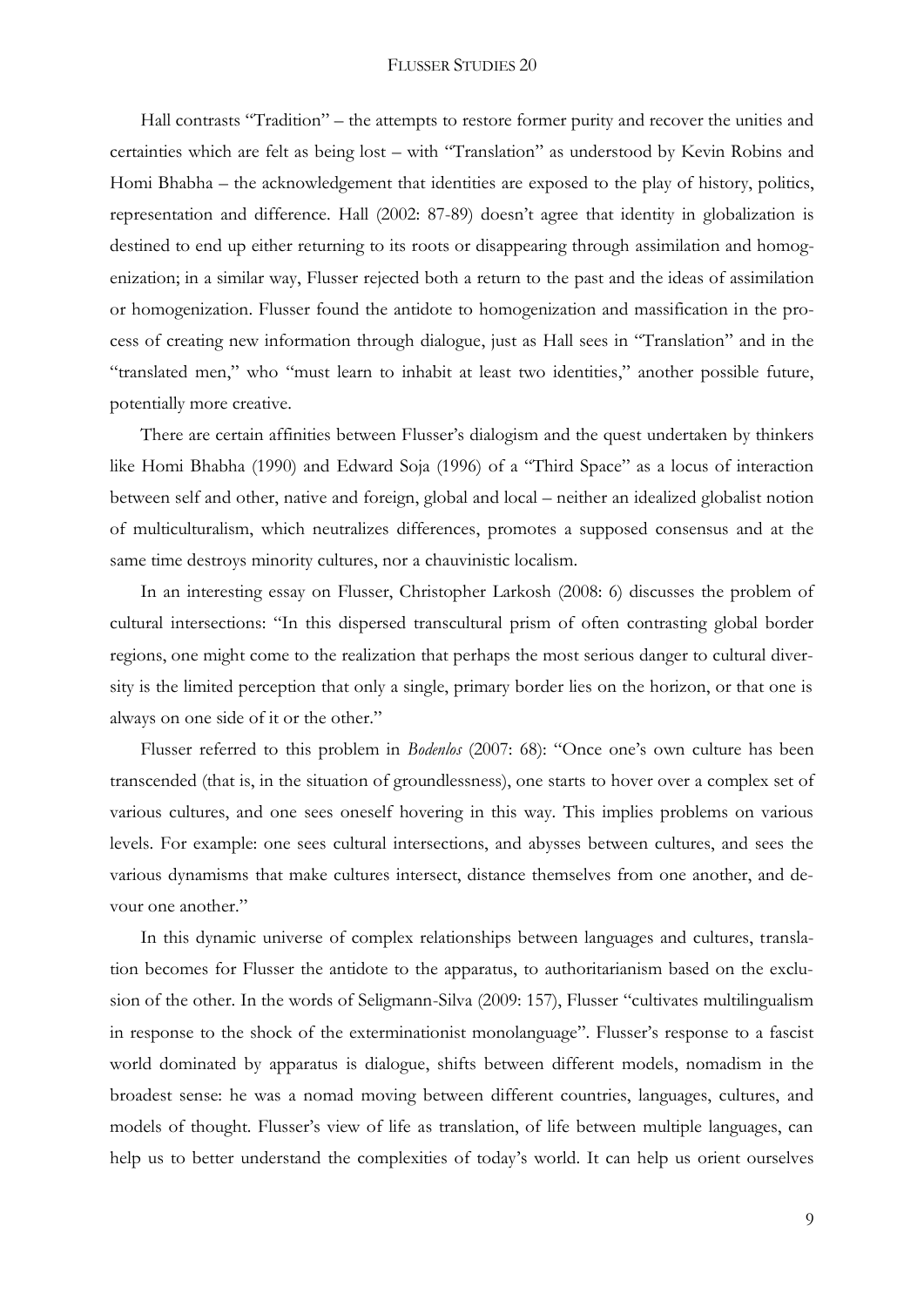better in it, through the creation of alternative cartographies, more sensitive to the various nuances, contrasts and overlaps.

## **Translation as Transcendence of Models**

In "Da tradução" [On Translation], an essay published in the journal *Cadernos brasileiros*, Flusser (1968: 74) observes that language problems are central in the current philosophical thought, to the point that, in a sense, this is what characterizes our time. Language occupies nowadays a prominent place in philosophy because "it is in the form of language that we sense the world; it is in the form of language that we give it meaning, and language is the model through which we act upon the world." This is a condensed formulation of the ideas developed by Flusser in *Língua e realidade*, but here he emphasizes the connection between "language" and "model." The existence of different languages implies that "our thoughts manifest themselves in different ways. We sense the world in different ways. The world has different forms of meaning for us. We act upon the world through many different models." (1968: 76).

This apparently obvious fact only came to be realized in the context of contemporary philosophy. All classical philosophy clung to the idea of "*one* human reason" and "*one* reality." Everyone was supposed to think alike. Of all the religions, only *one* would be real; of all cultures, only *one* would be universal; of all knowledge, only *one* would be definitive; of all values, only *one* supreme. "The monistic bias persisted, despite the obvious contrary evidence, because when we abandon it we feel extremely uncomfortable. If I admit the diversity of forms of thought, the diversity of insights and models, and if I admit their equivalence, I am assuming that, in some ways, the differences between me and my peers are insurmountable. I'm not saying (mind you) that no religion is true, but that all may be true in their context. I'm not saying that no culture is universal, but that they all have the justified aspiration to universality. I'm not saying that no knowledge is valid, but that all kinds of knowledge are valid in their own model. I'm not saying that there is no value, but that all values are valid for their respective structures." (1968: 76-77).

Flusser (1968: 78, bold in the original) asks how it is possible to be aware that we are confined to a model, and states that "The admission of diversity and equivalence of languages takes place beyond all languages, in a way. It takes place in the space between languages and beyond languages referred to by the term **translation**. The problem of translation is therefore the problem of transcendence, of abandonment of the prison, of being beyond all models. In other words, it is the problem of freedom."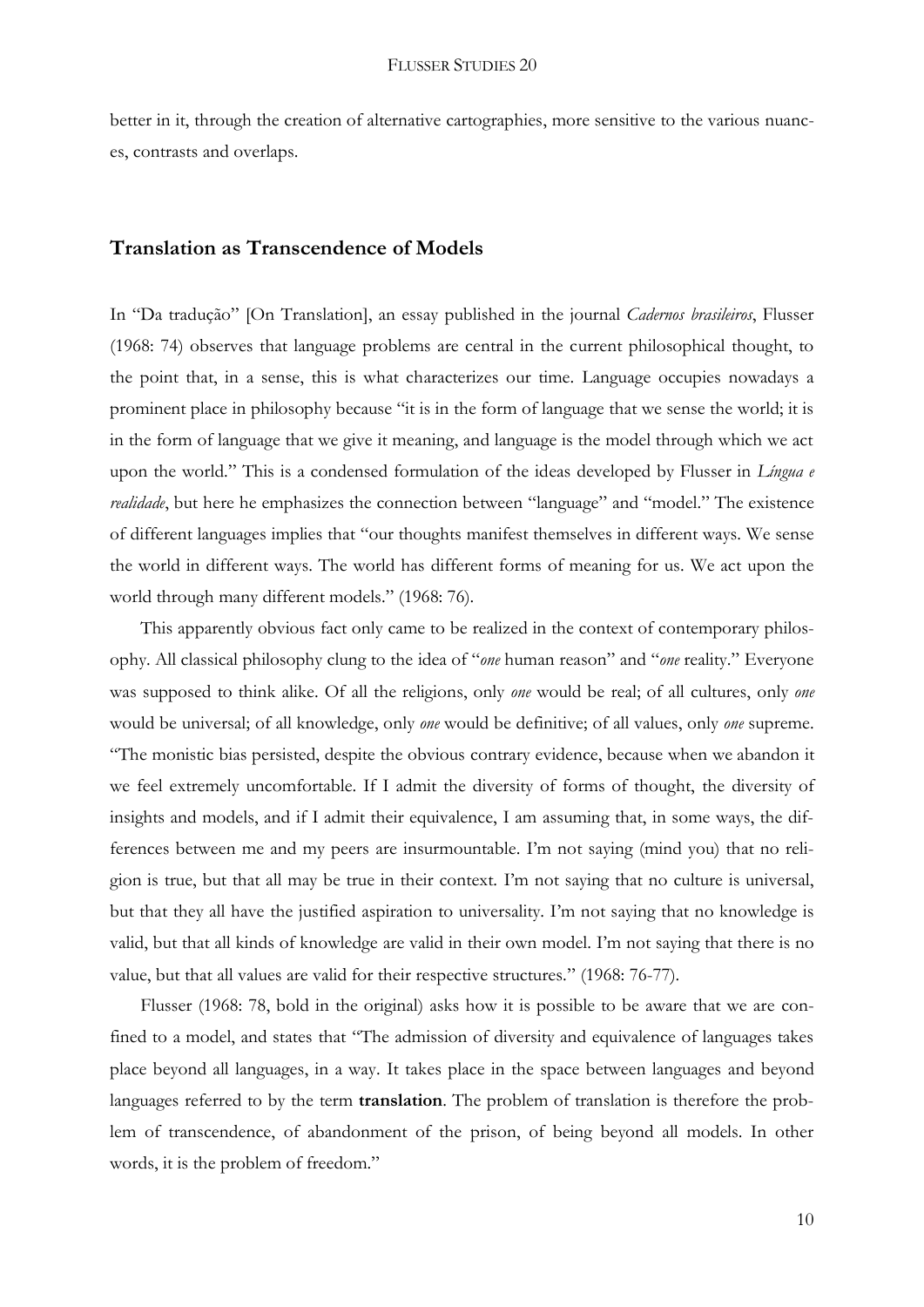Translation is therefore the transcending of models of reality. This transcendence is not absolute; it is limited, to a certain extent, by the mother tongue: "I am a prisoner of a model of reality (of a language). The model imposes on me the forms of my intuition, the categories of my knowledge, my values, and shapes my actions and my sufferings. But through translation I can transcend my model and contemplate it from outside. The possibility of translation is my freedom. The limitation of the possibility of translation is my conditioning. I am free to the extent that I can translate, and determined to the extent that I cannot translate. In translation I am beyond several models, and can choose among them: I am free. But in translation I am inside a model (although larger), and can choose only between a limited number of models: I am determined." (1968: 79-80).

From the limited transcendence offered by translation, you can return to the initial model and act on it, change its structure. Thanks to translation, language is still a prison, but a malleable prison, which can be modified. The changes we have introduced in our prison are evidence of our passage through it, and provide a way to immortality, to the extent that they enable us to participate in "future conversations." (Flusser 1968: 80-81).

Flusser (1968: 81) concludes the essay by aptly summarizing his view on the historical, ontological and epistemological importance of translation: "In short: this is the reason why the contemplation of translation characterizes the era in which we live: it highlights the problematic of reality, it emphasizes the relativity of all models that seek to understand it, it makes such models transparent, and it defines freedom as a choice between models that were made transparent."

More than twenty years later, Flusser will again address the problem of transcendence of models as connected to translation in his essay "Pontificar" [Pontificate], published in Brazil in the anthology *Ficções filosóficas* [Philosophical Fictions], in 1998. A footnote explains that the text was written in January 1990; it belongs, therefore, to Flusser's final period. In this essay, Flusser discusses the concept of translation with a very broad approach, covering both translation itself and intersemiotic translation, in Jakobson's terminology.

Flusser begins the essay by asking with what right we translate *há* as *there is*, or *il y a*, or *es gibt*, and where we are when we do it. He admits that there are intersections between languages, but reiterates that their various nuclei are separated by abysses. What justifies jumping from one nucleus to another?

This is a crucial question in today's world, when we are facing the problem of high specialization in all scientific fields. The Newtonian, unified model that provided the explanation for our world until the nineteenth century has crumbled, and now we are forced to split up the world into three different orders of magnitude: "[...] the *big order of magnitude*, where the Einsteinian rules are valid and the astronauts wander; the *medium order of magnitude*, where the Newtonian rules still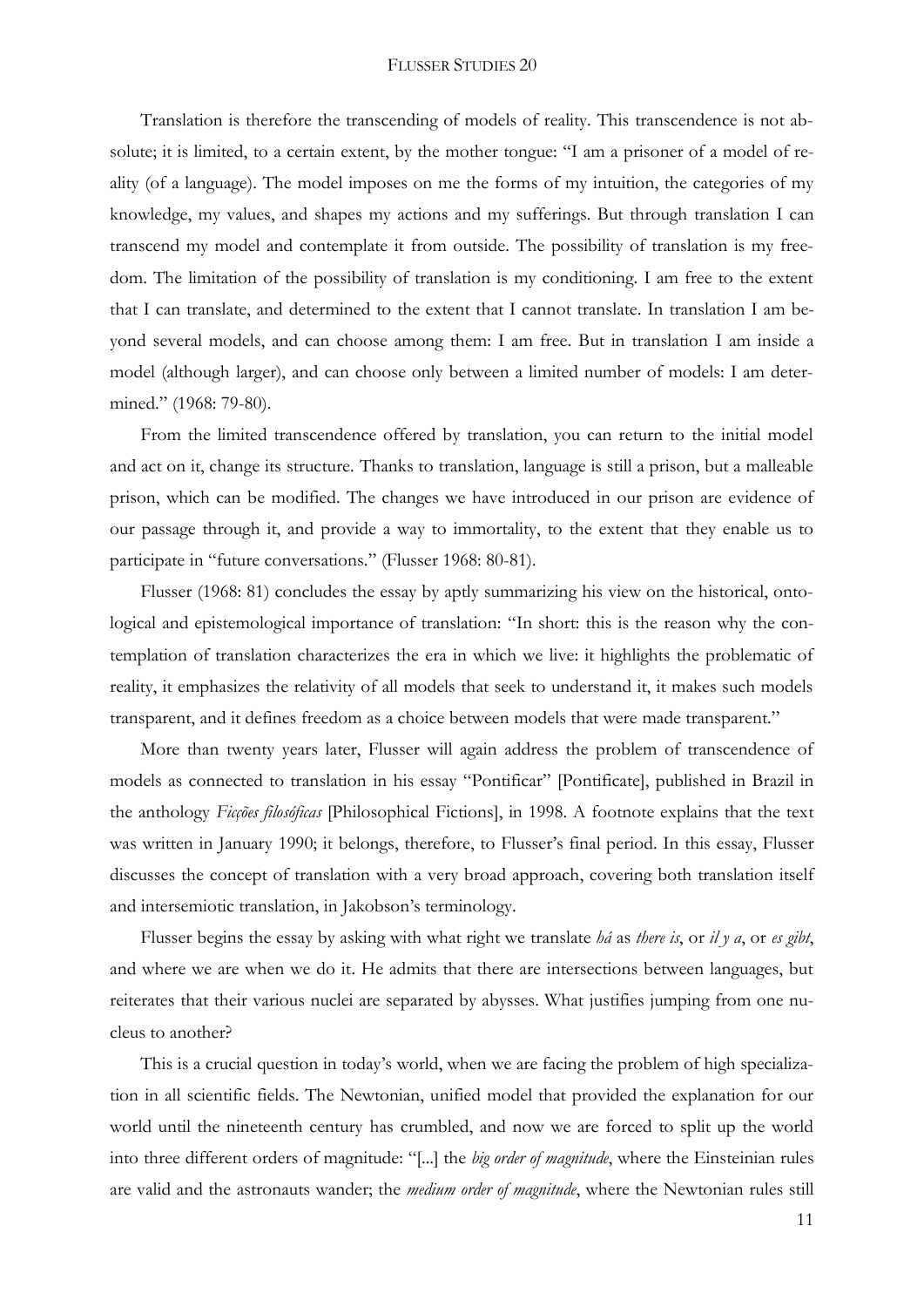apply and where we are born and die; and the *small order of magnitude*, where Planckian rules are valid and nuclear power plants explode" (1998: 198, italics in the original).

The concepts belonging to each of these orders are hardly translatable into the other. And this example is only one among many that could have been used to describe the abysses created by the specialization of knowledge: there are abysses between verbal and visual discourse, between the algorithms of scientific theories (or even musical compositions) and the "national" languages, and so on. Translation "is becoming again an epistemological and existential problem of the first magnitude" (1998: 197). Flusser calls the translators "pontiffs," from the Latin word *pontifex*, which literally means "bridge builder" (*pons* + *facere*), and says that they are experts in "leaping across the abysses."

Then Flusser discusses the possibility of building devices that automatically translate words into images – as electronic intermixers that translate images into sounds and sounds into images, or artificial intelligence that translates objects into algorithms. The problem is: where in the universe would be located such devices? The answer that they would be located in a "meta-universe that encompasses all universes" is not satisfactory, which Flusser explains based on his conception of language and translation: this is not possible, in the first place, because "every universe from which I translate is a meta-universe of the one into which I translate: if I translate *há* for *there is*, the Portuguese universe is a meta-universe of English, and includes such a universe (which proves the imperialism of all universes)" (1998: 199, italics in the original). That statement echoes what Flusser (1963: 138) had already written in his first published book, *Língua e realidade*: "Each language includes in its universe all the other languages through the method of translation." The second reason why the "pontiff-devices" couldn't be located in a meta-universe that encompassed all the universes is that "such meta-universe would have to be composed by situations like *há* implies *there is*, implies *il y a*, implies *es gibt*, or vice versa." (Flusser 1998: 199). So that universe wouldn't be a "discursive" one, and hence it wouldn't work for discursive devices.

Another kind of pontiff is needed. But "how to pontificate, when the relationship between universes is so confused?", asks Flusser. Giving up is not an option, because "thinking and translating are synonymous." In his poetic and paradoxical style, Flusser (1998: 200) insists: "although pontificating is perhaps impossible, it is indispensable."

Flusser resolves the aporia by quoting the school maxim that translations should be "as faithful as possible, as free as necessary." The competence of each language limits fidelity ("faith") and imposes freedom. This is what allows Flusser (1998: 200) to specify "the ontic place of the future pontiffs": they will be seated "at the extreme boundary of faith, where freedom and necessity co-implicate each other." In other words, future pontiffs will be sitting at the boundary between order and chaos.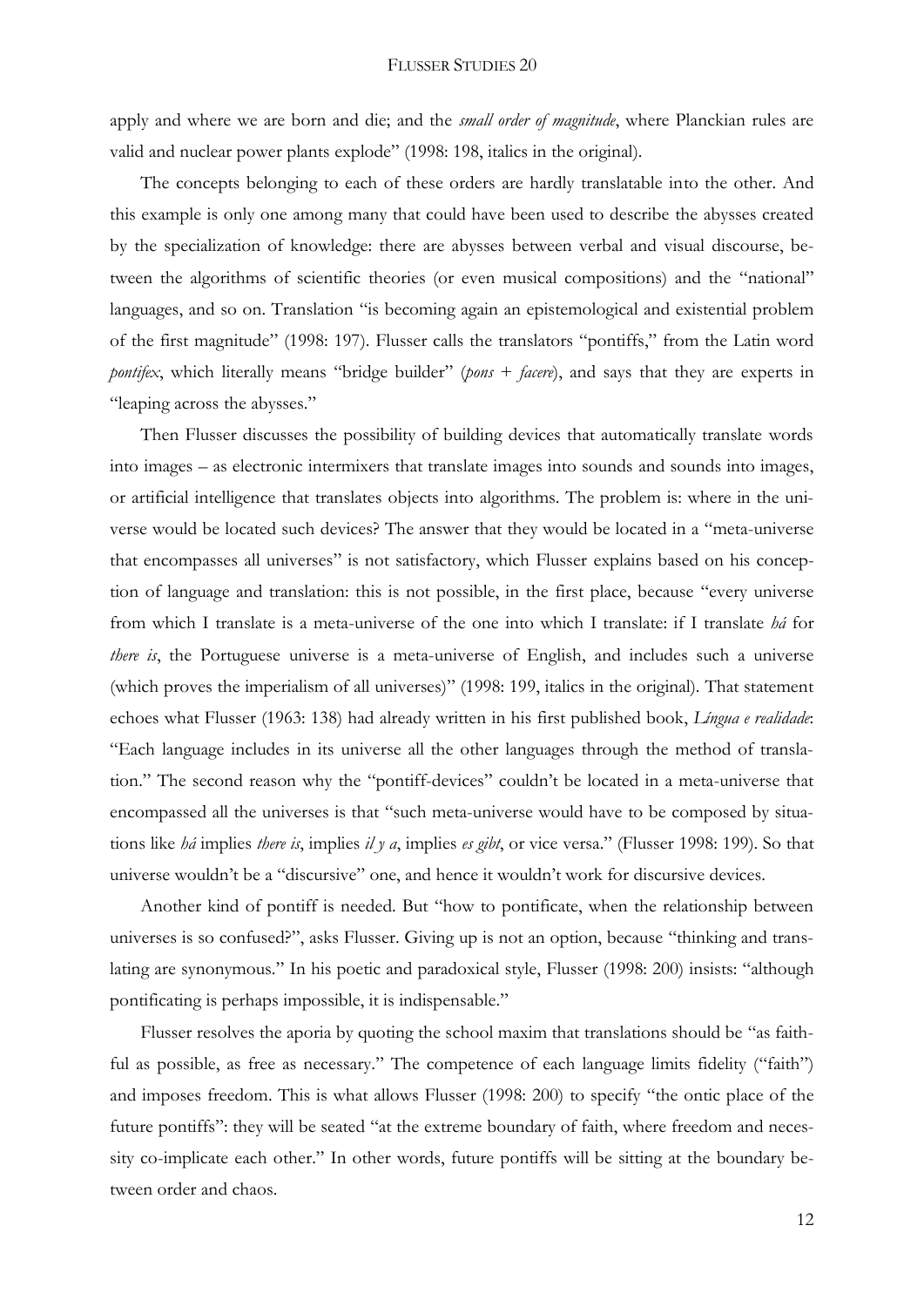Flusser (1998: 200) concludes the essay by alluding to the mystery of the "sacred," which many ideologies associate with language. The Jewish Cabalism in particular considers that the spiritual exile (*galut lechekhiná*) is dispersion of words. Nowadays, as "we are necessarily multilingual, the 'sacred' is in the abyss between words. In that striking silence that calls us to pontificate. [...] Pontiffs/bridge builders are urgently needed."

# **Negentropic (Post)-Utopies**

Hovering over languages and models, Flusser observes the world from a privileged non-place, a sort of Borgian Aleph, a focal point that only exists because it is the junction of all networks that constitute his "self." Flusser projects a utopian world in which everyone is *Bodenlos* and hover, like him, over languages and models.

Haroldo de Campos, in one of his last works, argued that we now live a time of loss of utopian perspective and decline of the avant-garde ethos, and called attention to the replacement of totalizing utopian projects with a "pluralization of possible poetics": "Faced with the monological pretension of the one word and the last word, faced with the absolutism of a 'final interpretant' that blocks the 'infinite semiosis' of sign processes and hypostatizes itself in the messianic future, only provisional syntheses are presently known, and the only utopian residue that can and should remain is the critical and dialogical dimension inherent in utopia." (Campos 1997: 269).

In this post-utopian moment, translation has become "indispensable critical apparatus." 4 Campos (1997: 269) refers to Benjamin's *Jetztzeit*, or "now-time," by remarking that "Translation – seen as a practice of reflective reading of tradition – allows to recombine the plurality of possible pasts and make it present as difference in the *hic et nunc* singularity of the post-utopian poem." 5

In the post-history envisioned by Flusser (2011: 150), images produced with digital codes are present everywhere at the same time and "can always be called into the present at any time, even in an unthinkably distant future." The world is no longer experienced as a linear sequence of events, but as context of realization of virtualities. As a result, we are experiencing a reversal of time, which no longer flows from the past toward the future but rather from the future toward the present. This vision of a future that "turns into multidimensional compartments of possibilities that unravel outward toward the impossible and inward toward an image realized in the pre-

<sup>4</sup> "um dispositivo crítico indispensável".

<sup>5</sup> "A tradução – vista como prática de leitura reflexiva da tradição – permite recombinar a pluralidade dos passados possíveis e presentificá-la, como diferença, na unicidade hic et nunc do poema pós-utópico".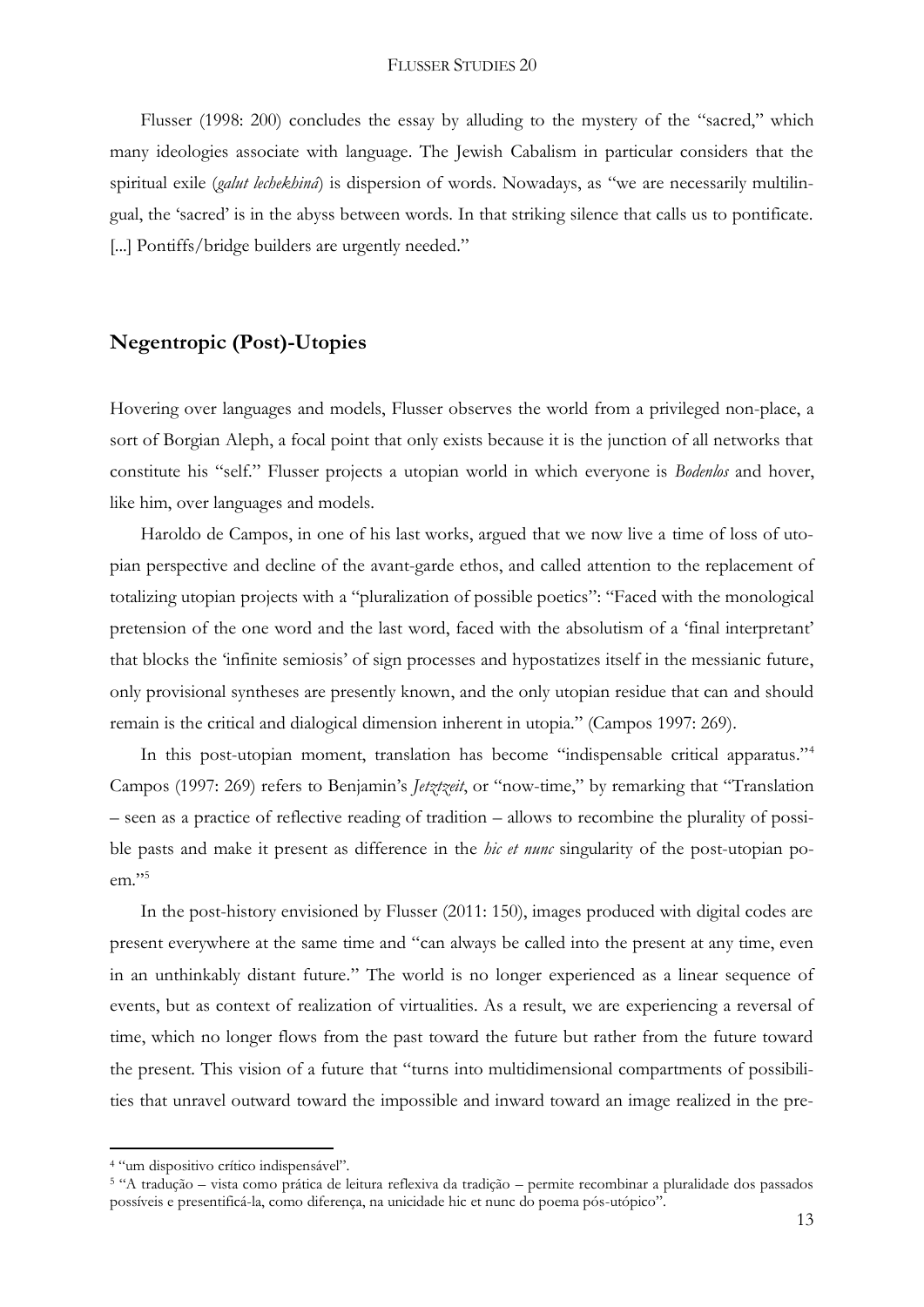sent" and of a space that "is just the topology of these compartments" differs from Benjamin's *Jetztzeit*, but it is certainly similar in its radical and dramatic shattering of the "continuum of history" in multiple fragments that can be freely combined by the new *Homo ludens*.

In his essay "*Double-Bind*: Walter Benjamin, a tradução como modelo de criação absoluta e como crítica" [Double-Bind: Walter Benjamin; translation as a model of absolute creation and criticism], Seligmann-Silva (1999: 57, italics in the original) cleverly relates Benjamin's analysis of the technical reproducibility of works of art to translation in today's society, and draws very interesting conclusions: "With the possibilities of reproduction and, more than that, of *synthesizing virtual spaces*, the revolution initiated by technical reproducibility has expanded its reach to such an extent that can also be understood in terms of an expanded theory of translation: more than ever, the notions of uniqueness of the art objects and of belonging to a tradition have been called into question. [...] There is no longer room for limits on reproducibility: translation and original are just two links in a chain of new translations and other 'originals.' […] today, more than ever, the traditional notion of representation has been shaken. Poly-translation seems to have reached such a stage that *the very paradigm of translation is gradually ceasing to make sense*. The desire that Benjamin discerned in the masses to bring everything closer (GS VII: 355) reached, thanks to television, the ubiquitous electronic ads, the internet etc., such a point that the very notion of *passage*, of transition from one point to another, of *oscillation*, that characterized the view of being as *Über-Setzung* gradually ceases to dominate. *Translation exists only in the realm of difference; rather: in the space of continuing differentiation.* Extremely increased circulation and the synthesis of virtual realities in the *pixel* of the computer and television screen eliminate the rejuvenating interchange of differences."

In Flusser's works, we can find an optimistic answer to this problem – an answer that involves dialogue and translation. The irreversibility of entropy was always one of Flusser's biggest concerns. One of the negentropic solutions he proposed was to gather exceptionally improbable and highly informative moments and, through dialogue, collect and explore them. Entropy and the consequent end of translation are almost certainties, but dialogism opens other possibilities. Since language is shaped by both centripetal and centrifugal forces, dialogue can keep plurality alive. Douglas Robinson (1991: 106) sees Bakhtin's heteroglossia as an "internalized Babel" and the translator as a person who has been "somatically polyphonized, and then has trained himself in the art of Maxwell's Demon, sorting mixed molecules into two jars, hot and cold,"<sup>6</sup> that is, someone able not only to feel the richness of heteroglossia, but also to sort out "the interjostling words and phrases into separate languages." This discussion can be extended to Flusser's telematic net – if we see the translator's task as one of "guarding" the materiality, individuality and

<sup>6</sup> It is curious that Robinson has used one of Flusser's recurring images, that of Maxwell's demon fighting against entropy, to refer to translation.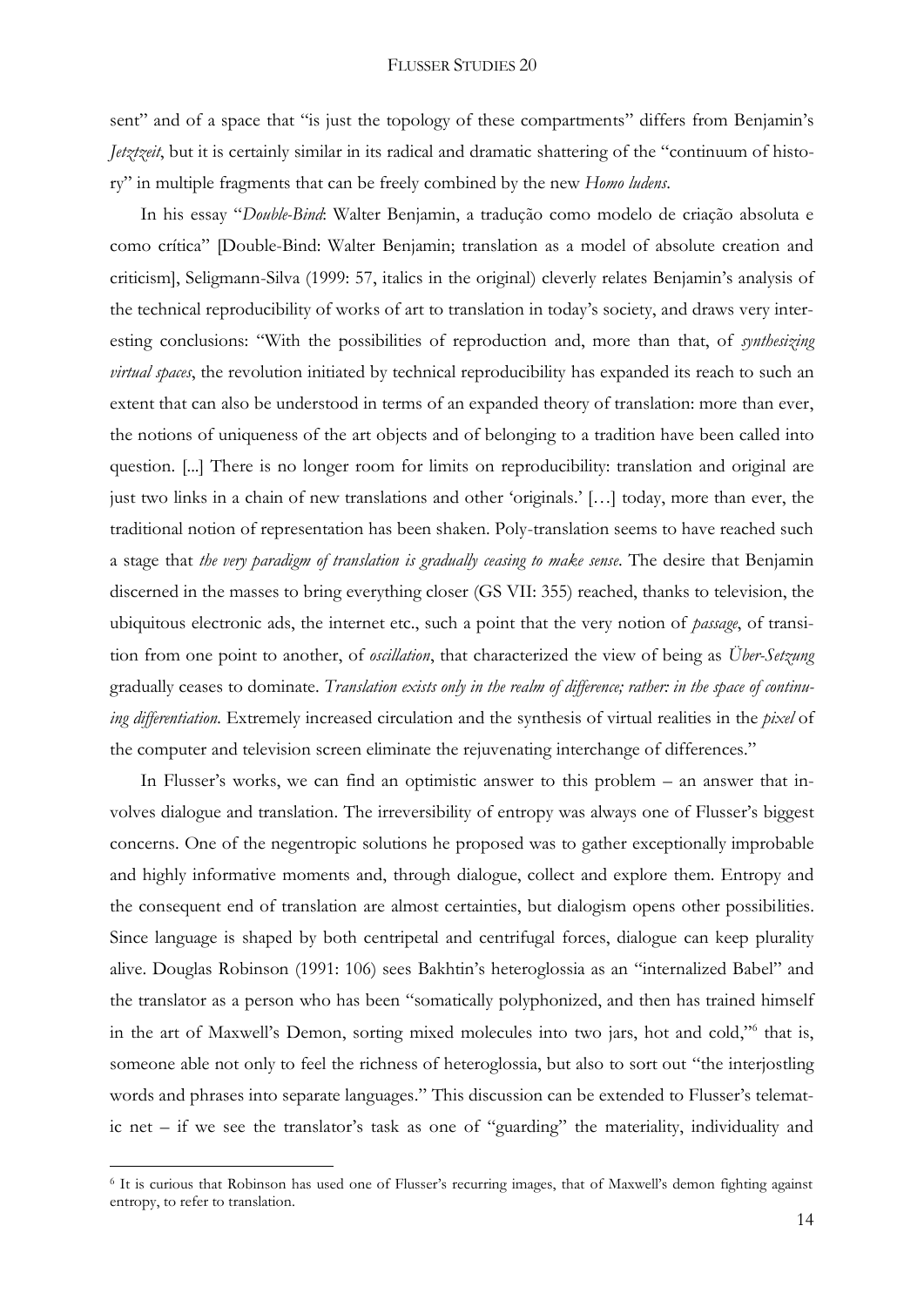uniqueness of each language, and if we understand translation as criticism. Then we would have a translator-imaginer, at the extreme limit reached by abstraction, in the zero-dimensional universe, fighting against entropy.

## **References**

- Bhabha, Homi K. (1990). The third space. Interview with Homi Bhabha. In: Rutherford, Jonathan (Ed.). Identity: community, culture, difference. London: Lawrence and Wishart: 207-221.
- Campos, Haroldo de (1997). O arco-íris branco. 2 ed. Rio de Janeiro: Imago.
- Eco, Umberto (1995). The Search for the Perfect Language. The Making of Europe series. English translation by James Fentress. Oxford: Blackwell.
- Flusser, Vilém (1963). Língua e realidade. São Paulo: Herder.
- Flusser, Vilém (1968). Da tradução. In: Cadernos Brasileiros, X (5/49): 74-81.
- Flusser, Vilém (1987). Depois da escrita. Available online at:

<http://www.flusserbrasil.com/art4.html > [accessed 5/01/2015].

- Flusser, Vilém (1998). Pontificar. In: Ficções filosóficas. São Paulo: EDUSP.
- Flusser, Vilém (2000). Towards a Philosophy of Photography. Translated by Anthony Mathews. London: Reaktion Books.
- Flusser, Vilém (2002). Writings. Edited by Andreas Ströhl. Translated by Erik Eisel. Minneapolis/London: University of Minnesota Press.
- Flusser, Vilém (2007). Bodenlos: uma autobiografia filosófica. São Paulo: Annablume.
- Flusser, Vilém (2011) Does Writing Have a Future? Translated by Nancy Ann Roth. Minneapolis: University of Minnesota Press.
- Guldin. Rainer (2001). Vilém Flusser's writing practice between translating and retranslating. In: As margens da tradução. Rio de Janeiro: UERJ.
- Gunkel, David J. (1999). Lingua ex machina: computer-mediated communication and the Tower of Babel. In: Configurations, n. 7.1: 61-89.
- Gunkel, David J. (2003.) What's the matter with books? In: Configurations, v. 11.3: 277-303.
- Hall, Stuart (1992). The Question of Cultural Identity. In: Hall, Held and McGrew (ed.), Modernity and its Futures. Cambridge: Open University Press.
- Jakobson, Roman (1964). Aspects linguistiques de la traduction. In: Essais de linguistique générale. Paris: Les Éditions de Minuit: 78-86.
- Larkosh, Christopher (2008). Translating multilingual life. Flusser Studies 7. Available online at: <http://www.flusserstudies.net/sites/www.flusserstudies.net/files/media/ attachments/larkosh-translating-multilingual-life.pdf >. [accessed 5/01/2015].